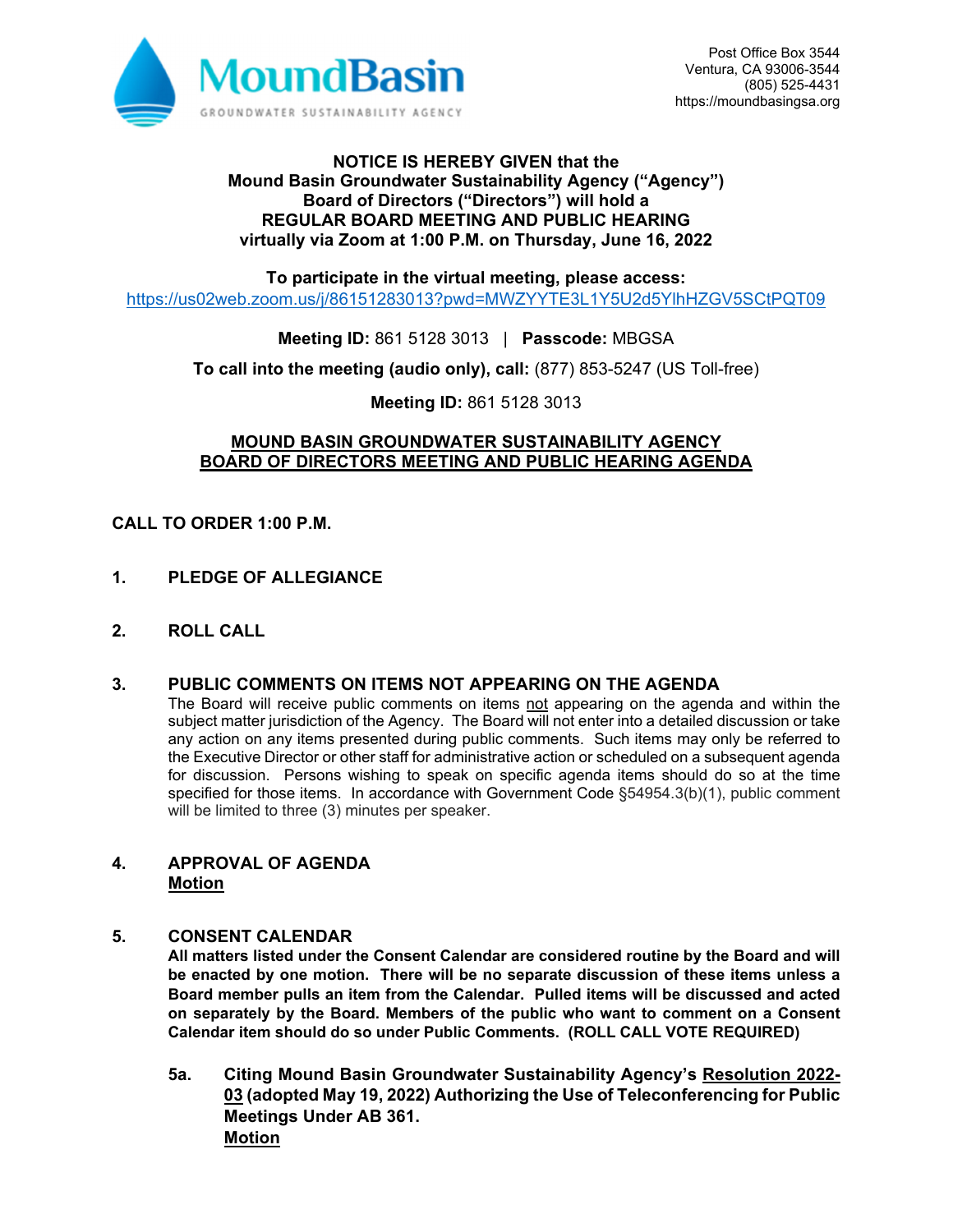The Board will, as provided in Resolution 2022-03, make the findings that the requisite conditions continue to exist authorizing the Board to meet via teleconference under AB 361's modified meeting requirements.

### **5b. Approval of Minutes**

**Motion** 

The Board will consider approving the Minutes from the May 19, 2022, Regular Mound Basin GSA Board of Directors meeting.

#### **5c. Approval of Warrants Motion**

The Board will review the warrant payment register for any previously paid invoices and consider approving payment of any outstanding vendor invoices.

#### **5d. Monthly Financial Reports Information Item**

The Board will receive monthly profit and loss statements and balance sheets for the month of May 2022.

### **5e. Board Reappoint of UWCD Representative Michael W. Mobley Motion**

The Board will acknowledge, receive, and accept UWCD's reappointment of Michael W. Mobley as UWCD's member Director to the Mound Basin GSA Board of Directors for the period June 14, 2022, through December 31, 2022.

## **5f. Board Appointment of City of Ventura Representative Betsy Cooper Motion**

The Board will acknowledge, receive, and accept the City of Ventura's appointment of Betsy Cooper as the City of Ventura's member Director to the Mound Basin GSA Board of Directors for the two-year term June 14, 2022, through June 13, 2024.

### **5g. Board Appointment of Ventura County Representative Arne Anselm Motion**

The Board will acknowledge, receive, and accept the County of Ventura's appointment of Arne Anselm as Ventura County's member Director to the Mound Basin GSA Board of Directors effective June 1, 2022, for the balance of the twoyear term ending June 13, 2023.

### **6. BOARD MEMBER ANNOUNCEMENTS**

Directors will provide updates on matters not on the agenda.

# **7. EXECUTIVE DIRECTOR UPDATE**

#### **Information Item**

The Executive Director will provide an informational update on non-GSP activities since the previous Board meeting.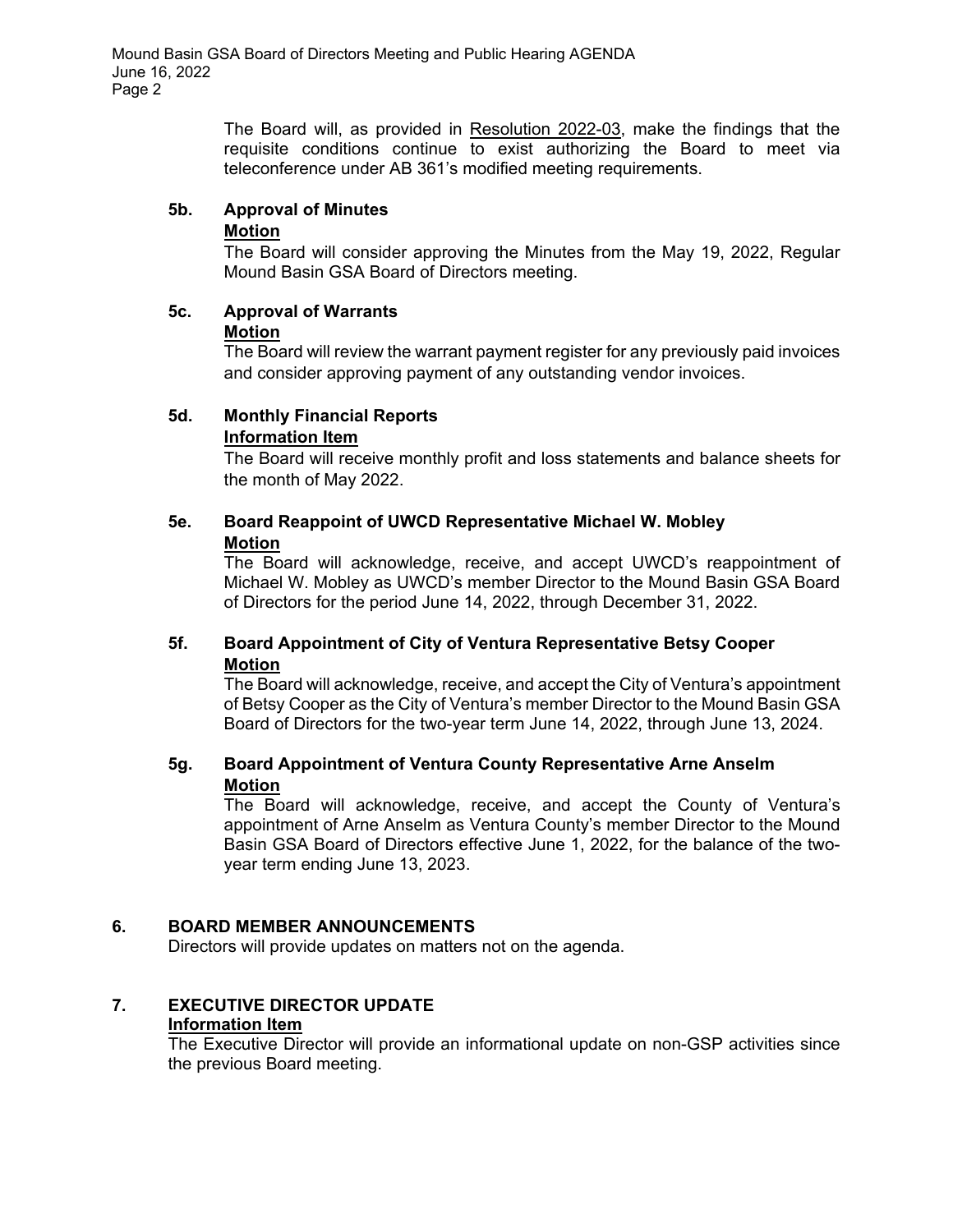Mound Basin GSA Board of Directors Meeting and Public Hearing AGENDA June 16, 2022 Page 3

### **8. MOTION ITEMS**

### **8a. Agency Officer Appointments and Required Bond Motion**

It is recommended that the Board appoint a vice chair/secretary and a treasurer to serve during the remainder of the calendar year 2022, due to recent changes in the Member Director representatives and confirm or modify the treasurer bond amount.

#### **8b. Resolution 2022-04: Approving an Amendment to the List of Authorized Signers for the Agency's Bank of the Sierra Account Motion**

The Board will consider adopting Resolution 2022-04, amending the Agency's list of authorized signatories for its Bank of the Sierra account to remove former Board members Glenn Shephard and Kevin Brown. Also, to add new Board members Betsy Cooper and Arne Anselm as authorized signatories.

### **8c. Resolution 2022-05: Honoring Director Susan Rungren Motion**

 The Board will consider adopting Resolution 2022-05, recognizing Director Susan Rungren's dedication of more than three years of service to the Mound Basin Groundwater Sustainability Agency in her role as Vice Chair/Secretary representing the City of San Buenaventura.

# **8d. Resolution 2022-06: Honoring Director Glenn Shephard Motion**

 The Board will consider adopting Resolution 2022-06, recognizing Director Glenn Shephard's dedication of more than five years of service to the Mound Basin Groundwater Sustainability Agency in his role as Treasurer representing the County of Ventura.

### **8e. PUBLIC HEARING**

**Resolution 2022-07: A Resolution of the Board of Directors of the Mound Basin Groundwater Sustainability Agency Determining and Establishing A Groundwater Extraction Fee Against All Persons Operating Groundwater Extraction Facilities Within the Mound Basin for the 10th and 11th Semiannual Billing Periods (July-December 2022 and January-June 2023). Motion** 

The Board will open a PUBLIC HEARING to discuss potential extraction fees, based on the Fiscal Year 2022-23 Budget and the updated 5-year financial projection posted on the Agency's website. The Board welcomes public comment and testimony regarding the proposed groundwater extraction fees.

After receiving public comment and testimony, the Board will close the PUBLIC HEARING and consider adopting Resolution 2022-07 establishing the proposed groundwater extraction fee within the Mound Basin for the 10<sup>th</sup> and 11<sup>th</sup> semiannual billing periods (July-December 2022 and January-June 2023).

#### **9. FUTURE AGENDA ITEMS**

The Directors may suggest issues and/or topics they would like to address at future meetings.